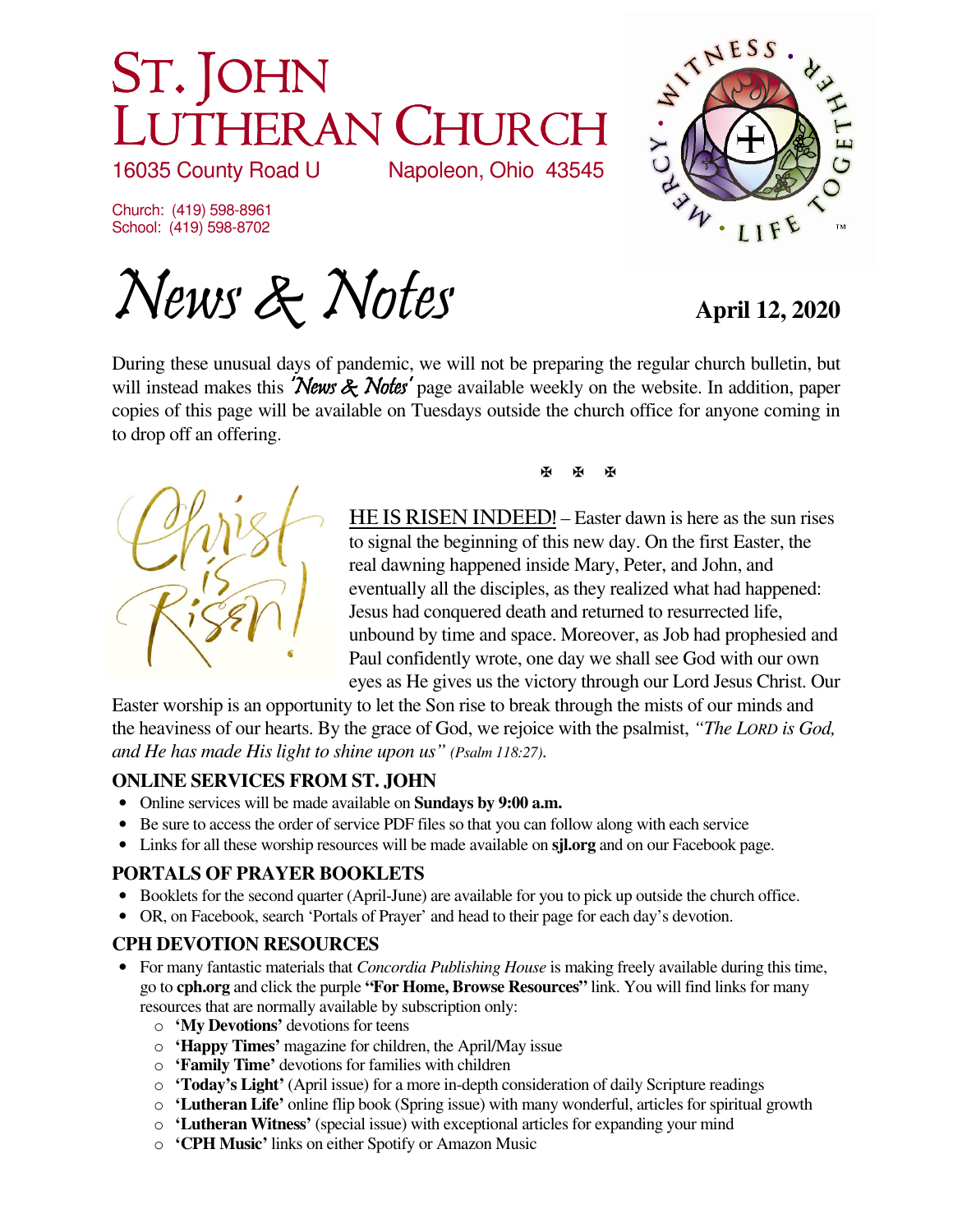#### **MATTERS FOR PRAYER** – Please keep these people in your prayers:

- Shut-Ins: *Norma Damman, Renetta Homan,* and *Lester Rabe*
- *Melba Elling,* and *Lorna Von Deylen*, at Genacross Lutheran Home
- *Evelyn Rohrs* and *Arlene Gerken,* at Assisted Living Genacross Lutheran Home
- *Harold Behrmann,* at Fulton Manor Wauseon
- *Donald Badenhop,* now residing at Vancrest Assisted Living Holgate
- *Donald Landry,* residing at the Ohio Veteran's Home, Sandusky
- Armed Services: *Justin Atkinson, Jason Rohrs*, *Emily Schroeder, Connor Gerken, Seth Handy, Nathan Nemoyer*
- *Dale VonDeylen,* brother of Deb Durham and Dave VonDeylen, who is currently undergoing cancer treatments
- *Dorothy Gerken,* who is suddenly and seriously ailing in the hospital

**DOUBLE DUTY**: Congratulations to *Adam & Chelsea* (Kirkum) *Von Deylen* on the "safe and healthy" arrival of twins, a daughter, **Aubrie Jean,** and a son, **Bryson Kyle,** on Wed., March  $25<sup>th</sup>$  at Toledo Hospital. They are all home, doing well, and  $\frac{\text{maybe}}{\text{maybe}}$  a little exhausted. Grandparents, *Denny & Diane Von Deylen*, are so happy for their safe arrival and look forward to lots and lots of hugs from these two little ones. Congrats to the Von Deylens!

**THANK YOU**: *Willie Joost* would like to thank everyone for their prayers, cards, and well wishes during his recent accident. His healing continues, and each day gets better and better. Thank you to Pastor Niermann for his nice visit. Willie's nurses at home will be taking good care of him.

**OFFERING DESIGNATIONS**: Maundy Thursday designation is to Lutheran Center for Religious Liberty; Good Friday and Easter designations are to Home Fund.

| <b>FINANCIAL FACTS:</b>                                                | Home Fund  | Synod & Missions | <b>Building Fund</b> |
|------------------------------------------------------------------------|------------|------------------|----------------------|
| Weekly Need                                                            | \$9,792.78 | \$500.00         | \$961.54             |
| Rec'd 04/05/20                                                         | \$9,820.00 | \$135.00         | \$1,245.00           |
| <b>ATTENDANCE:</b> All services live-streamed due to Covid-19 pandemic |            |                  |                      |

**MEMORIALS** for *Delora Winkelman*: \$1,610.00 – St. John Lutheran Memorial Fund \$99.00 – St. John Lutheran Endowment Fund

**MEMORIALS** for *Eldor Gruenhagen*: \$1,874.00 – St. John Lutheran Endowment Fund

**OFFERINGS DURING THIS TIME** – The gifts of God's people are essential to the continuation of ministry. There are three ways we suggest giving your gifts during this time especially…

- Use our new '**Give Now'** online giving page a link is on our website
- Mail your offerings to the church
- Drop off your offerings on Tuesdays, 9 a.m. to noon, outside the church office

**More detailed information is available on the "Sustaining Ministry" document online.**